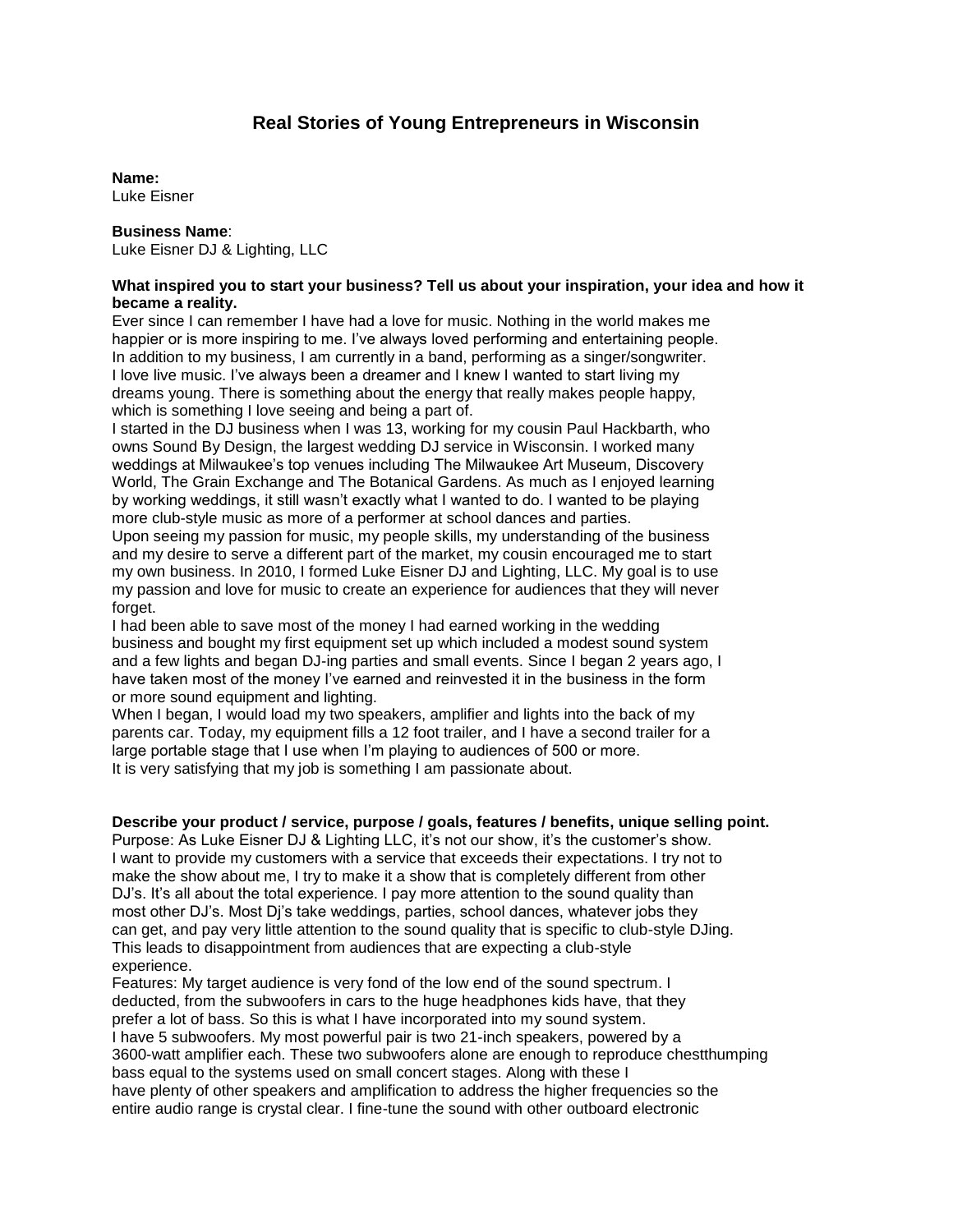gear to make it not only a loud sound but also a very clear sound.

Unique Selling Points: To my target audience, sound is only half the experience. They expect a phenomenal light show. What I like to do is take this expectation and blow it out of the water. This gives my performance a signature feel. I like to provide lights that would never be expected and are as good as those you see at live concerts.

My lighting show consists of a club style mix of lasers as well as LED intelligent lighting that tracks the audio signal and reacts to each individual beat. Some of my lasers are so powerful that I have had to obtain a license with the FDA and a variance to operate Class B lasers in an indoor setting. I have also had to conduct safety training courses with my staff so they can operate the lasers as well. With the professional stage fogger the lights really pop, which always brings positive reactions from the audience and helps creates the total atmosphere I am becoming known for.

Goals: I've always been a goal-orientated person, and thus far I have been able to achieve the goals I have set:

- 2010: My first goal was to start a company with my own money and I did. February 2011: My second goal was to do a school dance, which I did 4 months after starting my business.

To see the investments I've made in equipment & lighting and the progress I've made in the staging of my show, I've compared the picture of my first school dance in 2010 to a recent performance (December 2012) at the same venue.

September 2011: My next goal was to do a high school Homecoming, which I did in less then one year. I was able to fill a four-basketball court gymnasium with lights and sound for a school with a student body of 1500.

November 2011: My next goal was to train a second crew to do events when we are double booked. I currently have a staff of 5 dedicated and talented employees who can interact with clients and put on a good show while I'm performing elsewhere.

I now have the staff and equipment to book two venues on the same evening, which helps me earn more money and get a better return on the investment I have in equipment

The most important thing that comes with my DJ package are the DJ themselves. I have always thought that the most vital thing to a successful event was the staff. It doesn't matter how many lights or how much sound you have, if the DJ is disrespectful, selfish, or nonpersonable, the entire event can fail as well as my reputation.

I am very proud to say I have chosen my staff from my closest friends that I have had my entire life. I can trust them, know they have good reputations, and I know exactly how hardworking they are. I try to make the staff feel like they are appreciated and respected because not only are they

my friends but they deserve to know how much I appreciate their hard work. In addition to paying them I often take them out to dinner or bowling after shows, and hold a staff party for them during the holidays. In addition I have created Special staff hoodies for them to give them a special sense of pride. We work in teams of two or three, a lead DJ and an assistant(s) who help rig both the sound and the lighting and is just as capable to run the show in case something happens to the lead DJ.

## **Tell us about yourself and how you make your business succeed.**

I work hard to build my brand and my company's reputation. I try to make it very classy and professional as well as cool and popular. I try to do this through marketing. I have developed several marketing tools to spread my brand and the feelings that I want associated with it. First off I worked with a well-known local graphic designer to come up with a logo. Then I created a line of apparel to be marketed to girls only. I did this in order to boost the coolness factor of the brand. The shirts themselves were very designer. I put a picture of them on Facebook and within the week, I sold 53 of them.

The fact that only women wore them created much more attention for the brand among guys and girls. I have since come out with unisex hoodies, one displaying the original logo and a second design with a different graphic treatment of the brand name. Bands have many different designs for their tour t-shirts, that's where I got the idea.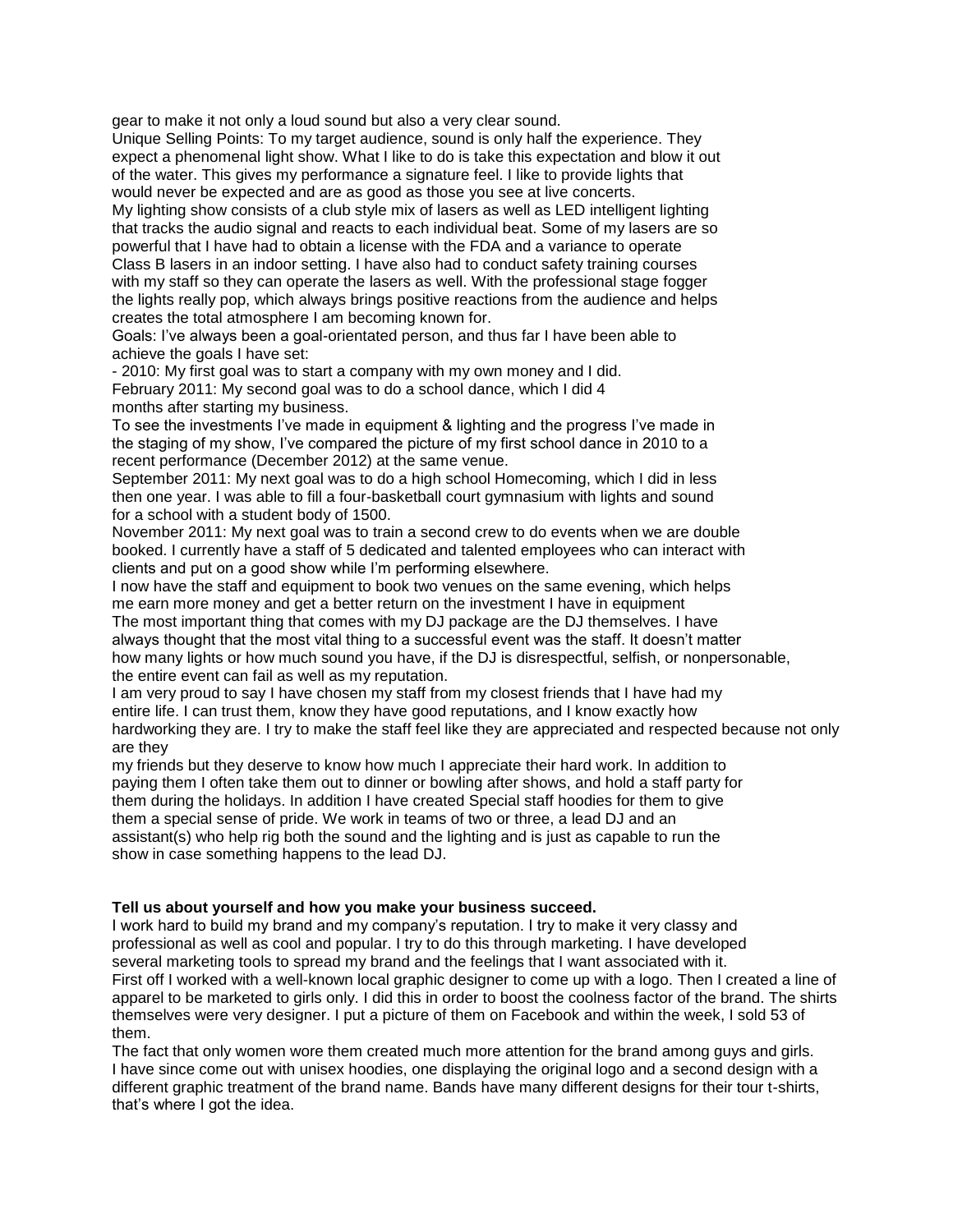I market myself with various promotions, one being a Sweet 16 direct mail offer that was 16% Off my regular price if booked by a certain date. This was mailed to the parents of 15 year olds from a variety of school districts. This was in order to get my name out to a variety of regions and social groups as well as to encourage more advanced bookings.

I have a promotion package that I mail to school districts that describes my services and I include an invitation to meet with them in person. I also have a Facebook page that I frequently update with event photos, videos, and merchandise. Finally I have created calling cards that I hand out at gigs when asked for.

I often underpriced my services to get a party or dance in a school district that I am currently not doing business in. This allows me to get exposure and build my reputation in the hopes of getting a larger event like a homecoming or prom within the district.

I am a 16-year-old junior at Greendale High School, holding a 4.0 grade point average every semester. I study guitar and piano and I'm an avid collector of music in all genres. I feel that one of my strengths is my ability to spot musical trends. This is part of what makes me good at what I do because it may be the first time my target audience hears a song which creates a new and desirable feeling for them.

I have demonstrated my commitment to success by forming an LLC. I am researching acquiring liability insurance, and have reinvested revenues back into the business to purchase more audio and lighting equipment as well as an expanded music library.

Late in 2011 I began to finance equipment purchases instead of paying out right for gear. I currently carry a debt of \$2,400, which I have on a two-year finance plan at 5% interest. This allows me to leverage my working capital.

I chose to use my name for my company due to my positive reputation in the community. In addition to my commitment to academics I have also pledged not to participate in drugs or alcohol. I am a representative for Teens Against Tobacco Use (TATU) where we go to middle schools and advocate abstinence from tobacco. I am also involved in Future Business Leaders of America (FBLA). I have won regional awards for speaking on the topic of business ethics.

I feel fortunate to have experienced some degree of success and want to use my business platform to give back to the community. I have DJ'd an event for homebound soldiers and donated my fee back to the cause. I have provided a performance worth \$250 to be auctioned off at a local charity event. I have volunteered my services free of charge to the Milwaukee Rescue Mission. I donated my services for a fundraising event for Sophia's Heart and for the Crones Disease Foundation and most recently did a concert/fundraiser that earned over \$700 for the Greendale High School FBLA chapter.

Most importantly I have achieved success on my own. I have put many hours and personal resources into building this business. I am a people person, I love to entertain and make sure everyone is having a good time. I like to make them feel like their opinion is important so I lay out request cards, which I try to make sure to play if they are appropriate. I like to stay within the guidelines of the faculty and school ministration as well as providing the students with music they enjoy…which can be a juggling act at times. I have contracts that I enter into with my clients and encourage them to make a list of wanted and unwanted songs so they can have a desirable music selection. I also carry a portable wifi hotspot to download requested songs the night of the event if need be.

#### **What are your future goals and vision for your business? How do you propose to develop your business?**

My future goals are to develop a larger marketing outreach, obtain bookings at larger venues, and increase company revenue. I plan to do this by:

a) Raising my performance fees to reflect the quality of the show that is being provided.